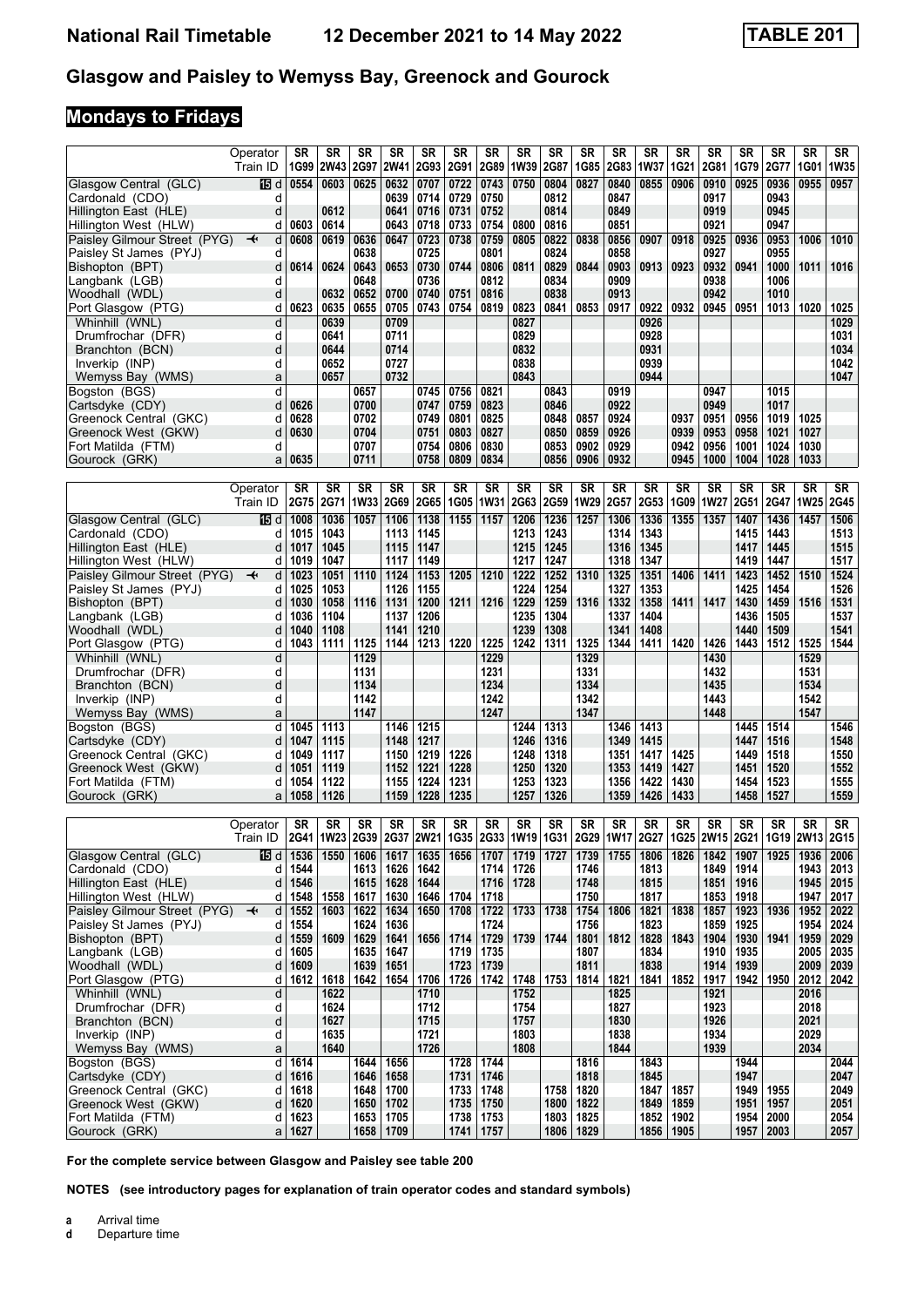# **Mondays to Fridays**

| Operator                                                |      | <b>SR</b> | SR          | <b>SR</b>   | SR          | <b>SR</b>   | SR   | SR          | <b>SR</b> |
|---------------------------------------------------------|------|-----------|-------------|-------------|-------------|-------------|------|-------------|-----------|
| Train ID                                                |      | 2W11      | <b>2G11</b> | <b>2W09</b> | <b>2G07</b> | <b>2W07</b> | 1G05 | <b>2G03</b> | 2G01      |
| Glasgow Central (GLC)                                   | 16 d | 2036      | 2106        | 2138        | 2207        | 2237        | 2251 | 2321        | 2350      |
| Cardonald (CDO)                                         | d    | 2043      | 2113        | 2145        | 2214        | 2244        |      | 2328        | 2357      |
| Hillington East (HLE)                                   | d    | 2045      | 2115        | 2147        | 2216        | 2246        |      | 2330        | 2359      |
| Hillington West (HLW)                                   | d    | 2047      | 2117        | 2149        | 2218        | 2248        |      | 2332        | 0001      |
| Paisley Gilmour Street (PYG)<br>$\overline{\mathbf{t}}$ | d    | 2052      | 2122        | 2153        | 2223        | 2252        | 2303 | 2336        | 0005      |
| Paisley St James (PYJ)                                  | d    | 2054      | 2124        | 2155        | 2225        | 2254        |      | 2338        | 0007      |
| Bishopton (BPT)                                         | d    | 2059      | 2129        | 2200        | 2230        | 2259        | 2308 | 2343        | 0012      |
| Langbank (LGB)                                          | d    | 2104      | 2135        | 2206        | 2235        | 2305        |      | 2349        | 0018      |
| Woodhall (WDL)                                          | d    | 2108      | 2139        | 2210        | 2239        | 2309        |      | 2353        | 0022      |
| Port Glasgow (PTG)                                      | d    | 2111      | 2142        | 2213        | 2242        | 2312        | 2317 | 2356        | 0025      |
| Whinhill (WNL)                                          | d    | 2115      |             | 2217        |             | 2316        |      |             |           |
| Drumfrochar (DFR)                                       | d    | 2118      |             | 2219        |             | 2318        |      |             |           |
| Branchton (BCN)                                         | d    | 2121      |             | 2222        |             | 2321        |      |             |           |
| Inverkip (INP)                                          | d    | 2128      |             | 2228        |             | 2329        |      |             |           |
| Wemyss Bay (WMS)                                        | a    | 2133      |             | 2233        |             | 2334        |      |             |           |
| Bogston (BGS)                                           | d    |           | 2144        |             | 2244        |             |      | 2358        | 0027      |
| Cartsdyke (CDY)                                         | d    |           | 2146        |             | 2247        |             | 2320 | 2359        | 0029      |
| Greenock Central (GKC)                                  | d    |           | 2148        |             | 2249        |             | 2322 | 0002        | 0031      |
| Greenock West (GKW)                                     | d    |           | 2150        |             | 2251        |             | 2324 | 0004        | 0033      |
| Fort Matilda (FTM)                                      | d    |           | 2153        |             | 2254        |             | 2327 | 0007        | 0036      |
| Gourock (GRK)                                           | a    |           | 2157        |             | 2257        |             | 2331 | 0011        | 0040      |

**NOTES (see introductory pages for explanation of train operator codes and standard symbols)**

**a** Arrival time<br>**d** Departure ti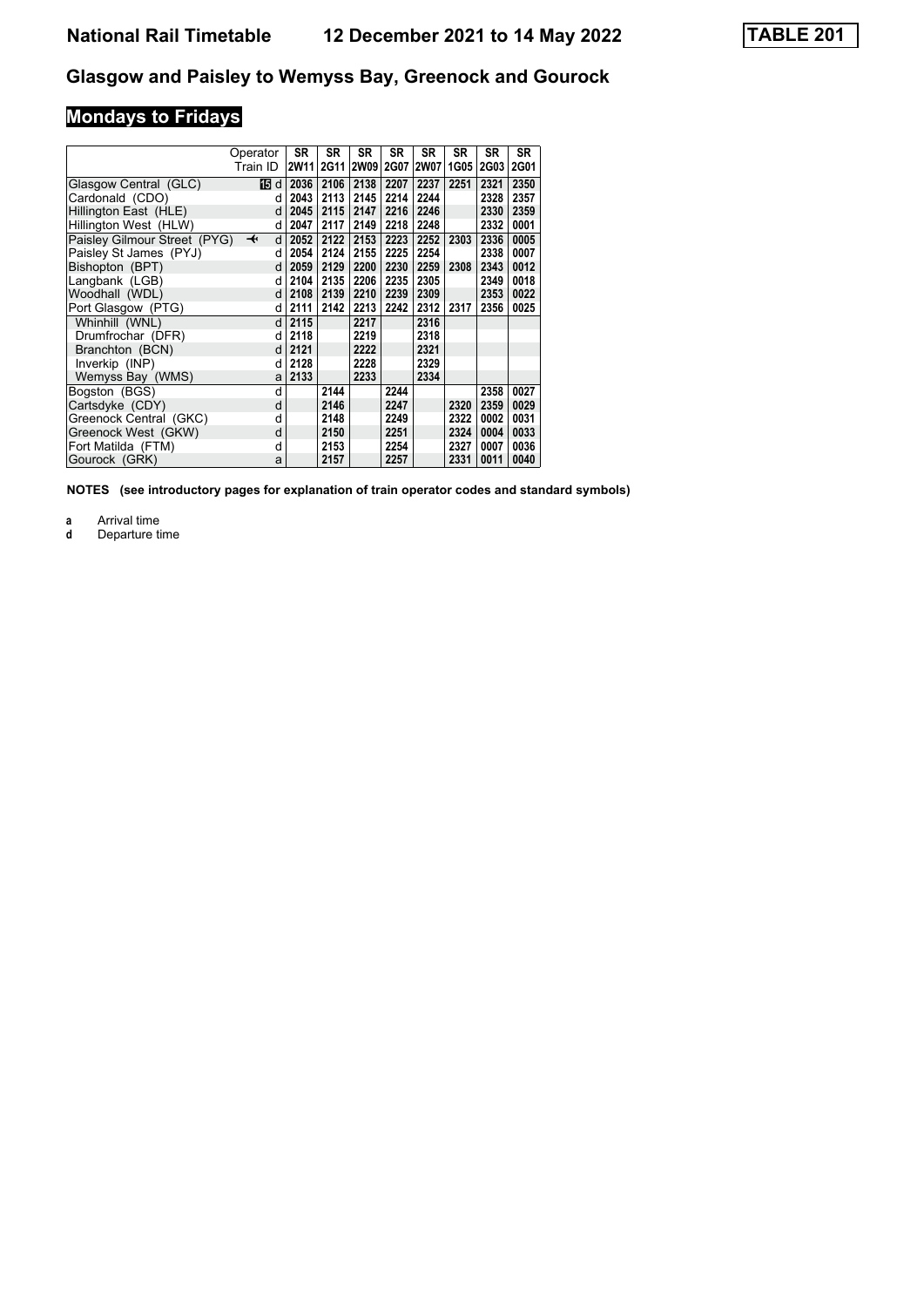# **Saturdays**

|                                                       | Operator    | SR           | <b>SR</b>    | <b>SR</b>              | SR           | SR           | SR                  | SR                     | SR           | SR           | SR             | SR                     | SR           | SR                     | SR           | <b>SR</b>    | SR             | <b>SR</b>    | SR                  |
|-------------------------------------------------------|-------------|--------------|--------------|------------------------|--------------|--------------|---------------------|------------------------|--------------|--------------|----------------|------------------------|--------------|------------------------|--------------|--------------|----------------|--------------|---------------------|
| Glasgow Central (GLC)                                 | Train ID    | 1G99         | <b>2W43</b>  | 2G97                   | <b>2W41</b>  | 2G93         | <b>2G91</b><br>0722 | 2G89                   | 1W39         | 2G87         | 1G85           | <b>2G83</b>            | 1W37         | 1G21                   | 2G81         | 1G79         | 2G77           | 1G01         | <b>1W35</b><br>0957 |
| Cardonald (CDO)                                       | 115 d<br>d  | 0555         | 0605         | 0625                   | 0632<br>0639 | 0707<br>0715 | 0729                | 0740<br>0747           | 0750         | 0805<br>0812 | 0828           | 0840<br>0847           | 0855         | 0906                   | 0910<br>0917 | 0925         | 0936<br>0943   | 0955         |                     |
| Hillington East (HLE)                                 | d           |              | 0612         |                        | 0641         | 0717         | 0731                | 0749                   |              | 0814         |                | 0849                   |              |                        | 0919         |              | 0945           |              |                     |
| Hillington West (HLW)                                 | d           | 0603         | 0614         |                        | 0643         | 0719         | 0733                | 0751                   | 0759         | 0816         |                | 0851                   |              |                        | 0921         |              | 0947           |              |                     |
| Paisley Gilmour Street (PYG)                          | d<br>↞      | 0608         | 0619         | 0636                   | 0647         | 0723         | 0738                | 0755                   | 0804         | 0821         | 0838           | 0856                   | 0907         | 0918                   | 0925         | 0936         | 0953           | 1006         | 1010                |
| Paisley St James (PYJ)<br>Bishopton (BPT)             | d<br>d      | 0614         | 0624         | 0638<br>0643           | 0653         | 0725<br>0730 | 0744                | 0757<br>0802           | 0810         | 0823<br>0828 | 0844           | 0858<br>0903           | 0913         | 0923                   | 0927<br>0932 | 0941         | 0955<br>1000   | 1011         | 1016                |
| Langbank (LGB)                                        | d           |              |              | 0648                   |              | 0736         |                     | 0808                   |              | 0833         |                | 0909                   |              |                        | 0938         |              | 1006           |              |                     |
| Woodhall (WDL)                                        | d           |              | 0632         | 0652                   | 0700         | 0740         | 0751                | 0812                   |              | 0837         |                | 0913                   |              |                        | 0942         |              | 1010           |              |                     |
| Port Glasgow (PTG)                                    | d           | 0623         | 0635         | 0655                   | 0705         | 0743         | 0754                | 0815                   | 0819         | 0840         | 0853           | 0917                   | 0922         | 0932                   | 0945         | 0951         | 1013           | 1020         | 1025                |
| Whinhill (WNL)                                        | d           |              | 0639         |                        | 0709         |              |                     |                        | 0823         |              |                |                        | 0926         |                        |              |              |                |              | 1029                |
| Drumfrochar (DFR)                                     | d           |              | 0641         |                        | 0711         |              |                     |                        | 0826         |              |                |                        | 0928         |                        |              |              |                |              | 1031                |
| Branchton (BCN)<br>Inverkip (INP)                     | d<br>d      |              | 0644<br>0652 |                        | 0714<br>0727 |              |                     |                        | 0829<br>0836 |              |                |                        | 0931<br>0939 |                        |              |              |                |              | 1034<br>1042        |
| Wemyss Bay (WMS)                                      | a           |              | 0657         |                        | 0732         |              |                     |                        | 0842         |              |                |                        | 0944         |                        |              |              |                |              | 1047                |
| Bogston (BGS)                                         | d           |              |              | 0657                   |              | 0745         | 0756                | 0817                   |              | 0842         |                | 0919                   |              |                        | 0947         |              | 1015           |              |                     |
| Cartsdyke (CDY)                                       | d           | 0626         |              | 0700                   |              | 0747         | 0759                | 0819                   |              | 0845         |                | 0922                   |              |                        | 0949         |              | 1017           |              |                     |
| Greenock Central (GKC)                                | d           | 0628         |              | 0702                   |              | 0749         | 0801                | 0821                   |              | 0847         | 0857           | 0924                   |              | 0937                   | 0951         | 0956         | 1019           | 1025         |                     |
| Greenock West (GKW)                                   | d<br>d      | 0630         |              | 0704<br>0707           |              | 0751<br>0754 | 0803<br>0806        | 0823<br>0826           |              | 0849<br>0852 | 0859<br>0902   | 0926<br>0929           |              | 0939<br>0942           | 0953<br>0956 | 0958<br>1001 | 1021<br>1024   | 1027<br>1030 |                     |
| Fort Matilda (FTM)<br>Gourock (GRK)                   | a           | 0635         |              | 0711                   |              | 0758         | 0809                | 0830                   |              | 0855         | 0906           | 0932                   |              | 0945                   | 1000         | 1004         | 1028           | 1033         |                     |
|                                                       |             |              |              |                        |              |              |                     |                        |              |              |                |                        |              |                        |              |              |                |              |                     |
|                                                       | Operator    | SR           | SR           | $\overline{\text{SR}}$ | SR           | <b>SR</b>    | SR                  | $\overline{\text{SR}}$ | SR           | <b>SR</b>    | SR             | $\overline{\text{SR}}$ | SR           | $\overline{\text{SR}}$ | <b>SR</b>    | <b>SR</b>    | SR             | <b>SR</b>    | SR                  |
|                                                       | Train ID    | 2G75         | 2G71         | 1G03                   | <b>1W33</b>  | 2G69         |                     | 2G65 1W31              | 2G63         | 2G59         | 1G07           | 1W29                   | 2G57         |                        | 2G53 1W27    | 2G51         | 2G47           | <b>1G11</b>  | 1W25                |
| Glasgow Central (GLC)                                 | 115 d       | 1006         | 1036         | 1055                   | 1057         | 1106         | 1138                | 1157                   | 1206         | 1236         | 1255           | 1257                   | 1306         | 1336                   | 1357         | 1408         | 1436           | 1455         | 1457                |
| Cardonald (CDO)<br>Hillington East (HLE)              | d<br>d      | 1013<br>1015 | 1043<br>1045 |                        |              | 1113<br>1115 | 1145<br>1147        |                        | 1214<br>1216 | 1243<br>1245 |                |                        | 1314<br>1316 | 1343<br>1345           |              | 1415<br>1417 | 1443<br>1445   |              |                     |
| Hillington West (HLW)                                 | d           | 1017         | 1047         |                        |              | 1117         | 1149                |                        | 1218         | 1247         |                |                        | 1318         | 1347                   |              | 1419         | 1447           |              |                     |
| Paisley Gilmour Street (PYG)                          | d<br>↞      | 1022         | 1051         | 1105                   | 1110         | 1124         | 1153                | 1210                   | 1222         | 1252         | 1305           | 1310                   | 1325         | 1351                   | 1410         | 1424         | 1452           | 1506         | 1510                |
| Paisley St James (PYJ)                                | d           | 1024         | 1053         |                        |              | 1126         | 1155                |                        | 1224         | 1254         |                |                        | 1327         | 1353                   |              | 1426         | 1454           |              |                     |
| Bishopton (BPT)                                       | d           | 1029         | 1058         | 1111                   | 1116         | 1131         | 1200                | 1216                   | 1229         | 1259         | 1311           | 1316                   | 1332         | 1358                   | 1416         | 1431         | 1459           | 1511         | 1516                |
| Langbank (LGB)                                        | d           | 1034         | 1104         |                        |              | 1137<br>1141 | 1206                |                        | 1235<br>1239 | 1304         |                |                        | 1337<br>1341 | 1404<br>1408           |              | 1437<br>1441 | 1505           |              |                     |
| Woodhall (WDL)<br>Port Glasgow (PTG)                  | d<br>d      | 1039<br>1042 | 1108<br>1111 | 1120                   | 1125         | 1144         | 1210<br>1213        | 1225                   | 1242         | 1308<br>1311 | 1320           | 1325                   | 1344         | 1411                   | 1425         | 1444         | 1509<br>1512   | 1520         | 1525                |
| Whinhill (WNL)                                        | d           |              |              |                        | 1129         |              |                     | 1229                   |              |              |                | 1329                   |              |                        | 1429         |              |                |              | 1529                |
| Drumfrochar (DFR)                                     | d           |              |              |                        | 1131         |              |                     | 1231                   |              |              |                | 1331                   |              |                        | 1431         |              |                |              | 1531                |
| Branchton (BCN)                                       | d           |              |              |                        | 1134         |              |                     | 1234                   |              |              |                | 1334                   |              |                        | 1434         |              |                |              | 1534                |
| Inverkip (INP)                                        | d           |              |              |                        | 1142         |              |                     | 1242                   |              |              |                | 1342                   |              |                        | 1442         |              |                |              | 1542                |
| Wemyss Bay (WMS)<br>Bogston (BGS)                     | a<br>d      | 1044         | 1113         |                        | 1147         | 1146         | 1215                | 1247                   | 1244         | 1313         |                | 1347                   | 1346         | 1413                   | 1447         | 1446         | 1514           |              | 1547                |
| Cartsdyke (CDY)                                       | d           | 1046         | 1115         |                        |              | 1148         | 1217                |                        | 1246         | 1316         |                |                        | 1349         | 1415                   |              | 1448         | 1516           |              |                     |
| Greenock Central (GKC)                                | d           | 1048         | 1117         | 1124                   |              | 1150         | 1219                |                        | 1248         | 1318         | 1324           |                        | 1351         | 1417                   |              | 1450         | 1518           | 1525         |                     |
| Greenock West (GKW)                                   | d           | 1050         | 1119         | 1126                   |              | 1152         | 1221                |                        | 1250         | 1320         | 1326           |                        | 1353         | 1419                   |              | 1452         | 1520           | 1527         |                     |
| Fort Matilda (FTM)                                    | d           | 1053         | 1122         | 1129                   |              | 1155         | 1224                |                        | 1253         | 1323         | 1329           |                        | 1356         | 1422                   |              | 1455         | 1523           | 1530         |                     |
| Gourock (GRK)                                         | a           | 1058         | 1126         | 1133                   |              | 1159         | 1228                |                        | 1257         | 1326         | 1333           |                        | 1359         | 1426                   |              | 1459         | 1528           | 1533         |                     |
|                                                       | Operator    | <b>SR</b>    | SR           | SR                     | SR           | SR           | SR                  | SR                     | SR           | <b>SR</b>    | SR             | SR                     | SR           | SR                     | SR           | <b>SR</b>    | SR             | <b>SR</b>    | SR                  |
|                                                       | Train ID    | 2G45         | 2G41         |                        | 1W23 1G13    |              | 2G39 2G37           | <b>2W21</b>            | 1G35         |              | 2G33 1W19 1G31 |                        |              | 2G29 1W17              | 2G27         |              | 1G25 2W15 2G21 |              | 1G19                |
| Glasgow Central (GLC)                                 | 15 d        | 1506         | 1536         | 1550                   | 1555         | 1606         | 1618                | 1635                   | 1652         | 1707         | 1719           | 1727                   | 1738         | 1756                   | 1806         | 1826         | 1842           | 1906         | 1925                |
| Cardonald (CDO)                                       | d           | 1513         | 1544         |                        |              | 1613         | 1626                | 1642                   |              | 1714         | 1726           |                        | 1745         |                        | 1813         |              | 1849           | 1913         |                     |
| Hillington East (HLE)                                 | d           | 1515         | 1546         |                        |              | 1615         | 1628                | 1644                   |              | 1716         | 1728           |                        | 1747         |                        | 1815         |              | 1851           | 1915         |                     |
| Hillington West (HLW)<br>Paisley Gilmour Street (PYG) | d<br>d<br>↞ | 1517<br>1524 | 1548<br>1552 | 1558                   | 1603   1608  | 1617<br>1622 | 1630<br>1634        | 1646<br>1651           | 1700<br>1704 | 1718<br>1722 |                | 1733 1739              | 1749<br>1753 | 1806                   | 1817<br>1821 | 1838         | 1853<br>1857   | 1917<br>1923 | 1935                |
| Paisley St James (PYJ)                                | d           | 1526         | 1554         |                        |              | 1624         | 1636                |                        |              | 1724         |                |                        | 1755         |                        | 1823         |              | 1859           | 1925         |                     |
| Bishopton (BPT)                                       | d           | 1531         | 1559         |                        | 1609   1613  | 1629         | 1641                | 1656 1710              |              | 1729         |                | 1738 1744              |              | 1800   1812            | 1828   1843  |              | 1904           | 1930         | 1941                |
| Langbank (LGB)                                        | d           | 1537         | 1605         |                        |              | 1635         | 1647                |                        | 1715         | 1735         |                |                        | 1806         |                        | 1834         |              | 1910           | 1935         |                     |
| Woodhall (WDL)                                        | d           | 1541         | 1609         |                        |              | 1639         | 1651                |                        |              | 1719   1739  |                |                        | 1810         |                        | 1838         |              | 1914           | 1939         |                     |
| Port Glasgow (PTG)<br>Whinhill (WNL)                  | d<br>d      | 1544         | 1612         | 1622                   | 1618   1622  | 1642         | 1654                | 1706<br>1710           | 1722         | 1742         | 1747<br>1751   | 1753                   | 1813         | 1821                   | 1841         | 1852         | 1917<br>1921   | 1942         | 1950                |
| Drumfrochar (DFR)                                     | d           |              |              | 1624                   |              |              |                     | 1712                   |              |              | 1754           |                        |              | 1825<br>1827           |              |              | 1923           |              |                     |
| Branchton (BCN)                                       | d           |              |              | 1627                   |              |              |                     | 1715                   |              |              | 1757           |                        |              | 1830                   |              |              | 1926           |              |                     |
| Inverkip (INP)                                        | d           |              |              | 1635                   |              |              |                     | 1721                   |              |              | 1802           |                        |              | 1838                   |              |              | 1934           |              |                     |
| Wemyss Bay (WMS)                                      | a           |              |              | 1640                   |              |              |                     | 1726                   |              |              | 1808           |                        |              | 1844                   |              |              | 1939           |              |                     |
| Bogston (BGS)                                         | d           | 1546         | 1614         |                        |              | 1644         | 1656                |                        | 1724         | 1744         |                |                        | 1815         |                        | 1843         |              |                | 1944         |                     |
| Cartsdyke (CDY)<br>Greenock Central (GKC)             | d<br>d      | 1548<br>1550 | 1616<br>1618 |                        | 1627         | 1646<br>1648 | 1658<br>1700        |                        | 1727<br>1729 | 1746<br>1748 |                | 1758                   | 1817<br>1819 |                        | 1845<br>1847 | 1857         |                | 1947<br>1949 | 1954                |
| Greenock West (GKW)                                   | d           | 1552         | 1620         |                        | 1629         | 1650         | 1702                |                        | 1731         | 1750         |                | 1800                   | 1821         |                        | 1849         | 1859         |                | 1951         | 1956                |
| Fort Matilda (FTM)                                    | d           | 1555         | 1623         |                        | 1632         | 1653         | 1705                |                        | 1734         | 1753         |                | 1803                   | 1824         |                        | 1852         | 1902         |                | 1954         | 1959                |
| Gourock (GRK)                                         | a           | 1559         | 1627         |                        | 1635         | 1658         | 1709                |                        | 1737         | 1757         |                |                        | 1806   1828  |                        | 1856         | 1905         |                | 1957         | 2003                |

**NOTES (see introductory pages for explanation of train operator codes and standard symbols)**

**a** Arrival time<br>**d** Departure t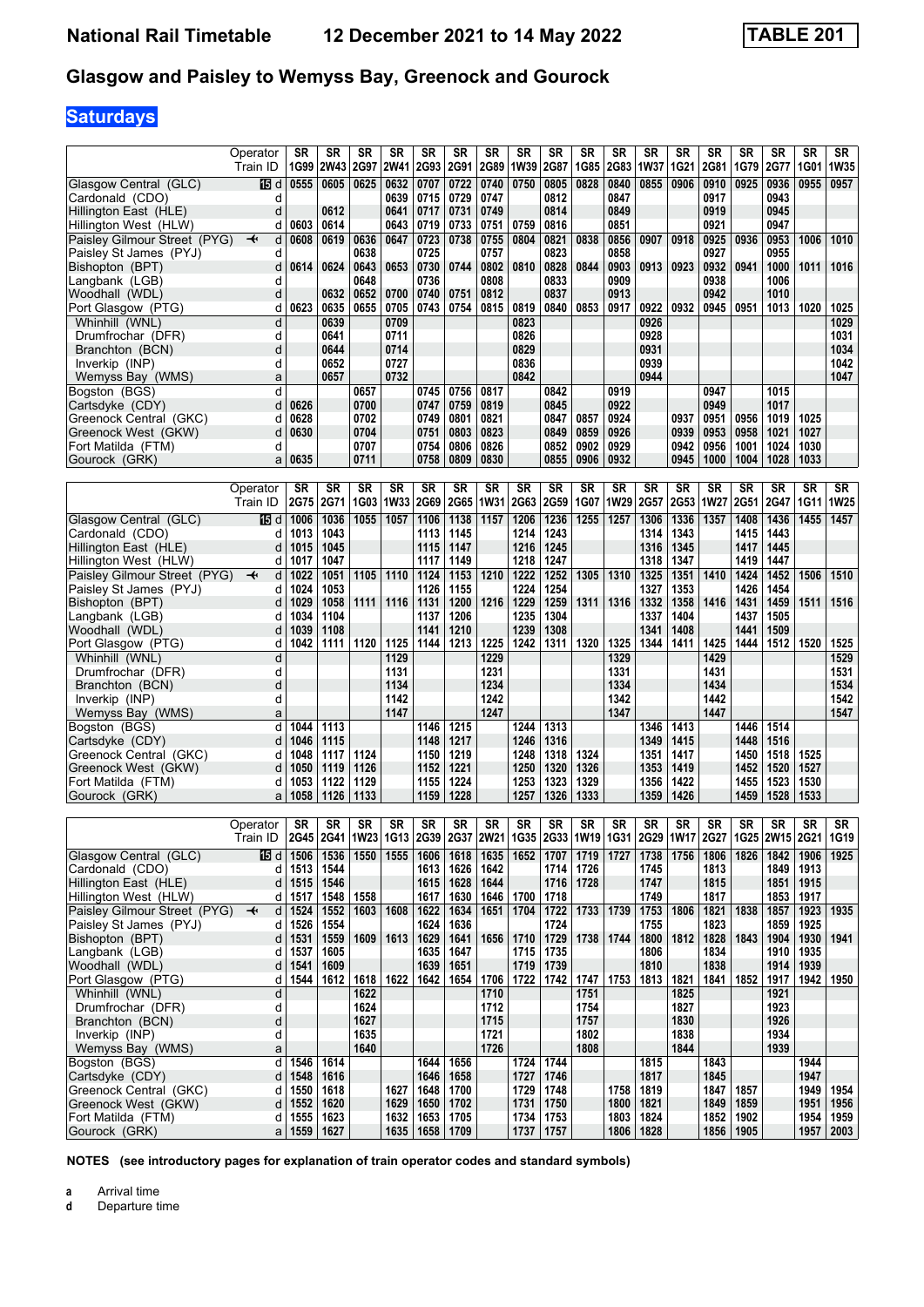# **Saturdays**

| Operator                                                | <b>SR</b>        | <b>SR</b> | <b>SR</b>   | <b>SR</b> | <b>SR</b> | <b>SR</b> | <b>SR</b> | SR   | <b>SR</b>   | <b>SR</b> |
|---------------------------------------------------------|------------------|-----------|-------------|-----------|-----------|-----------|-----------|------|-------------|-----------|
| Train ID                                                | 2W <sub>13</sub> | 2G15      | <b>2W11</b> |           | 2G11 2W09 |           | 2G07 2W07 | 1G05 | <b>2G03</b> | 2G01      |
| Glasgow Central (GLC)<br>16 d                           | 1936             | 2006      | 2036        | 2106      | 2136      | 2206      | 2236      | 2252 | 2321        | 2350      |
| Cardonald (CDO)                                         | 1944<br>d        | 2013      | 2043        | 2113      | 2143      | 2213      | 2244      |      | 2328        | 2357      |
| Hillington East (HLE)<br>d                              | 1946             | 2015      | 2045        | 2115      | 2145      | 2215      | 2246      |      | 2330        | 2359      |
| Hillington West (HLW)                                   | 1948<br>d        | 2017      | 2047        | 2117      | 2147      | 2217      | 2248      |      | 2332        | 0001      |
| Paisley Gilmour Street (PYG)<br>$\overline{\mathbf{t}}$ | 1952<br>d        | 2022      | 2051        | 2122      | 2151      | 2222      | 2252      | 2303 | 2336        | 0005      |
| Paisley St James (PYJ)<br>d                             | 1954             | 2024      | 2053        | 2124      | 2153      | 2224      | 2254      |      | 2338        | 0007      |
| Bishopton (BPT)                                         | 1959<br>d        | 2029      | 2058        | 2129      | 2158      | 2229      | 2259      | 2308 | 2343        | 0012      |
| Langbank (LGB)<br>d                                     | 2005             | 2035      | 2104        | 2135      | 2204      | 2234      | 2305      |      | 2349        | 0018      |
| Woodhall (WDL)<br>d                                     | 2009             | 2039      | 2108        | 2139      | 2208      | 2238      | 2309      |      | 2353        | 0022      |
| Port Glasgow (PTG)<br>d                                 | 2012             | 2042      | 2111        | 2142      | 2211      | 2241      | 2312      | 2317 | 2356        | 0025      |
| Whinhill (WNL)                                          | 2016<br>d        |           | 2115        |           | 2215      |           | 2316      |      |             |           |
| Drumfrochar (DFR)<br>d                                  | 2018             |           | 2117        |           | 2217      |           | 2318      |      |             |           |
| Branchton (BCN)<br>d                                    | 2021             |           | 2120        |           | 2220      |           | 2321      |      |             |           |
| Inverkip (INP)<br>d                                     | 2029             |           | 2128        |           | 2228      |           | 2329      |      |             |           |
| Wemyss Bay (WMS)                                        | 2034<br>a        |           | 2133        |           | 2233      |           | 2334      |      |             |           |
| Bogston (BGS)                                           | d                | 2044      |             | 2144      |           | 2243      |           |      | 2358        | 0027      |
| Cartsdyke (CDY)<br>d                                    |                  | 2047      |             | 2146      |           | 2246      |           | 2320 | 2359        | 0029      |
| Greenock Central (GKC)<br>d                             |                  | 2049      |             | 2148      |           | 2248      |           | 2322 | 0002        | 0031      |
| Greenock West (GKW)<br>d                                |                  | 2051      |             | 2150      |           | 2250      |           | 2324 | 0004        | 0033      |
| Fort Matilda (FTM)<br>d                                 |                  | 2054      |             | 2153      |           | 2253      |           | 2327 | 0007        | 0036      |
| Gourock (GRK)                                           | a                | 2057      |             | 2157      |           | 2256      |           | 2331 | 0011        | 0040      |

**NOTES (see introductory pages for explanation of train operator codes and standard symbols)**

**a** Arrival time<br>**d** Departure ti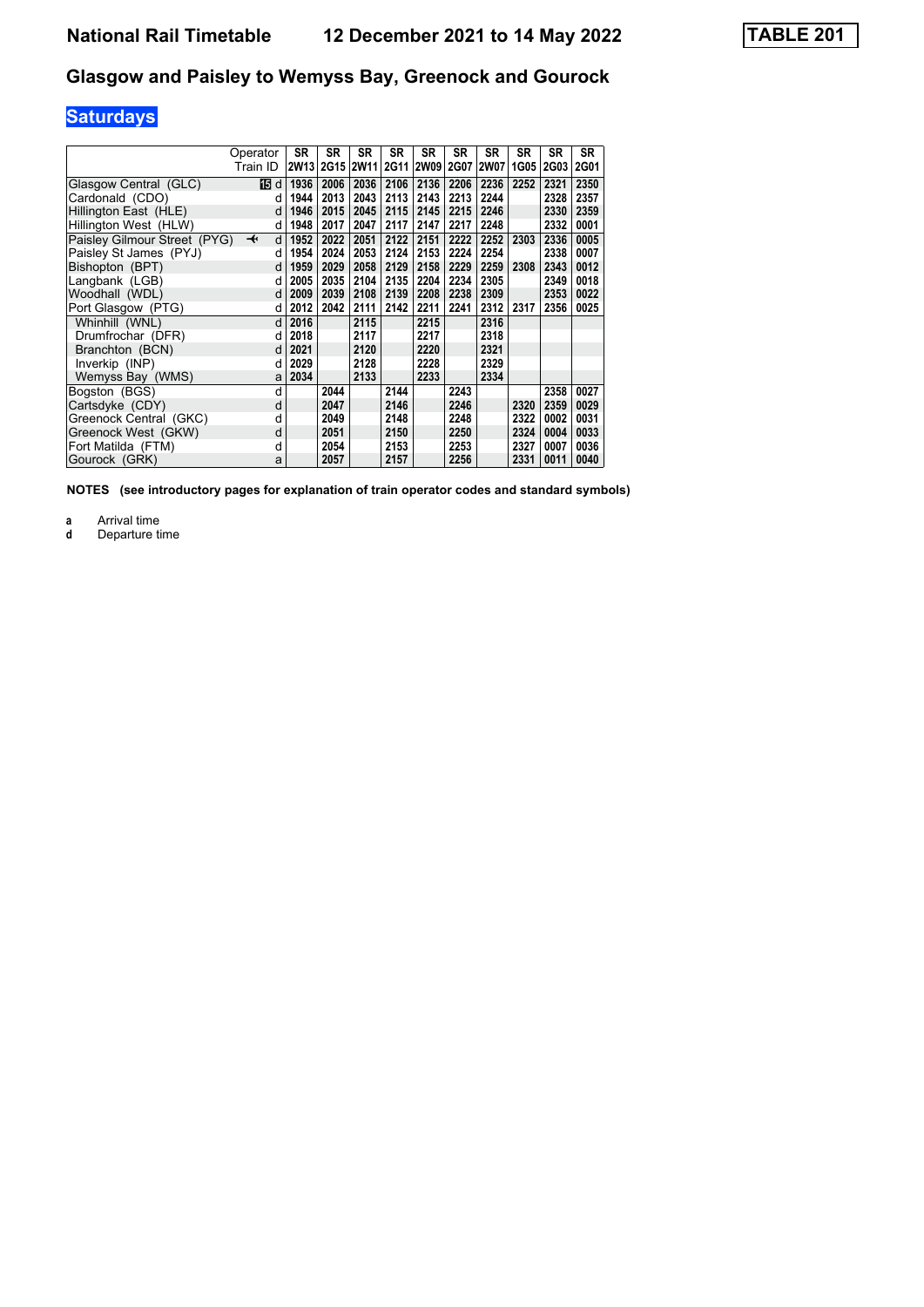# **Sundays**

|                              | Operator                      | SR          | <b>SR</b>   | <b>SR</b>   | <b>SR</b>   | <b>SR</b>   | <b>SR</b>   | <b>SR</b>   | <b>SR</b>   | <b>SR</b>   | <b>SR</b> | <b>SR</b> | <b>SR</b>   | <b>SR</b>   | <b>SR</b>   | <b>SR</b> | <b>SR</b>   | <b>SR</b> | <b>SR</b>   |
|------------------------------|-------------------------------|-------------|-------------|-------------|-------------|-------------|-------------|-------------|-------------|-------------|-----------|-----------|-------------|-------------|-------------|-----------|-------------|-----------|-------------|
|                              | Train ID                      | <b>2G21</b> | <b>1W31</b> | <b>2G23</b> | <b>1W33</b> | <b>2G25</b> | <b>1W35</b> | <b>2G27</b> | <b>1W37</b> | <b>2G29</b> | 1W39      | 2G31      | <b>1W41</b> | <b>2G33</b> | <b>1W43</b> | 2G35      | <b>1W45</b> | 2G37      | <b>1W47</b> |
|                              |                               |             |             |             |             |             |             |             |             |             |           |           |             |             |             |           |             |           |             |
| Glasgow Central (GLC)        | 15 d                          | 0720        | 0750        | 0820        | 0850        | 0920        | 0950        | 1020        | 1050        | 1120        | 1150      | 1220      | 1250        | 1320        | 1350        | 1420      | 1450        | 1520      | 1550        |
| Cardonald (CDO)              |                               | 0727        |             | 0827        |             | 0927        |             | 1027        |             | 1127        |           | 1227      |             | 1327        |             | 1427      |             | 1527      |             |
| Hillington East (HLE)        | d                             | 0729        | 0757        | 0829        | 0857        | 0929        | 0957        | 1029        | 1057        | 1129        | 1157      | 1229      | 1257        | 1329        | 1357        | 1429      | 1457        | 1529      | 1557        |
| Hillington West (HLW)        | d                             | 0731        |             | 0831        |             | 0931        |             | 1031        |             | 1131        |           | 1231      | 1259        | 1331        |             | 1431      |             | 1531      |             |
| Paisley Gilmour Street (PYG) | $\overline{\phantom{a}}$<br>d | 0735        | 0802        | 0835        | 0902        | 0935        | 1002        | 1035        | 1102        | 1135        | 1202      | 1235      | 1304        | 1335        | 1402        | 1435      | 1503        | 1535      | 1602        |
| Paisley St James (PYJ)       | d                             |             |             | 0837        |             | 0937        |             | 1037        |             | 1137        |           | 1237      |             | 1337        |             | 1437      |             | 1537      |             |
| Bishopton (BPT)              | d                             | 0741        | 0808        | 0842        | 0908        | 0942        | 1008        | 1042        | 1108        | 1142        | 1208      | 1242      | 1309        | 1342        | 1408        | 1442      | 1509        | 1542      | 1608        |
| Langbank (LGB)               | d                             |             |             | 0848        |             | 0948        |             | 1048        |             | 1148        |           | 1248      |             | 1348        |             | 1448      |             | 1548      |             |
| Woodhall (WDL)               | d                             | 0748        |             | 0852        |             | 0952        |             | 1052        |             | 1152        |           | 1252      |             | 1352        |             | 1452      |             | 1552      |             |
| Port Glasgow (PTG)           | d                             | 0751        | 0817        | 0855        | 0917        | 0955        | 1017        | 1055        | 1117        | 1155        | 1217      | 1255      | 1318        | 1355        | 1417        | 1455      | 1518        | 1555      | 1617        |
| Whinhill (WNL)               | d                             |             | 0821        |             | 0921        |             | 1021        |             | 1121        |             | 1221      |           | 1322        |             | 1421        |           | 1522        |           | 1621        |
| Drumfrochar (DFR)            | d                             |             | 0823        |             | 0923        |             | 1023        |             | 1123        |             | 1223      |           | 1325        |             | 1423        |           | 1524        |           | 1623        |
| Branchton (BCN)              | d                             |             | 0826        |             | 0926        |             | 1026        |             | 1126        |             | 1226      |           | 1328        |             | 1426        |           | 1527        |           | 1626        |
| Inverkip (INP)               | d                             |             | 0834        |             | 0934        |             | 1034        |             | 1134        |             | 1234      |           | 1335        |             | 1434        |           | 1535        |           | 1634        |
| Wemyss Bay (WMS)             | a                             |             | 0839        |             | 0939        |             | 1039        |             | 1139        |             | 1239      |           | 1341        |             | 1439        |           | 1540        |           | 1639        |
| Bogston (BGS)                | d                             | 0753        |             | 0857        |             | 0957        |             | 1057        |             | 1157        |           | 1257      |             | 1357        |             | 1457      |             | 1557      |             |
| Cartsdyke (CDY)              |                               | 0756        |             | 0859        |             | 0959        |             | 1059        |             | 1159        |           | 1259      |             | 1359        |             | 1459      |             | 1559      |             |
| Greenock Central (GKC)       |                               | 0758        |             | 0901        |             | 1001        |             | 1101        |             | 1201        |           | 1301      |             | 1401        |             | 1501      |             | 1601      |             |
| Greenock West (GKW)          | d                             | 0800        |             | 0903        |             | 1003        |             | 1103        |             | 1203        |           | 1303      |             | 1403        |             | 1503      |             | 1603      |             |
| Fort Matilda (FTM)           | d                             |             |             | 0906        |             | 1006        |             | 1106        |             | 1206        |           | 1306      |             | 1406        |             | 1506      |             | 1606      |             |
| Gourock (GRK)                | а                             | 0805        |             | 0910        |             | 1010        |             | 1110        |             | 1210        |           | 1310      |             | 1410        |             | 1510      |             | 1610      |             |

|                              | Operator                     | <b>SR</b> | SR   | SR          | <b>SR</b> | <b>SR</b> | SR   | SR   | <b>SR</b>        | <b>SR</b>   | SR               | SR          | <b>SR</b> | SR   |
|------------------------------|------------------------------|-----------|------|-------------|-----------|-----------|------|------|------------------|-------------|------------------|-------------|-----------|------|
|                              | Train ID                     | 2G39      | 1W49 | <b>2G41</b> |           | 1W51 2G43 | 1W53 | 2G45 | 1W <sub>55</sub> | <b>2G47</b> | 1W <sub>57</sub> | <b>2G49</b> | 2G51      | 2G53 |
| Glasgow Central (GLC)        | 16 d                         | 1620      | 1650 | 1720        | 1750      | 1820      | 1850 | 1921 | 1950             | 2020        | 2050             | 2121        | 2220      | 2320 |
| Cardonald (CDO)              | d                            | 1627      |      | 1727        |           | 1827      |      | 1928 |                  | 2027        |                  | 2128        | 2227      | 2327 |
| Hillington East (HLE)        | d                            | 1629      | 1657 | 1729        | 1757      | 1829      | 1857 | 1930 | 1957             | 2029        | 2057             | 2130        | 2229      | 2329 |
| Hillington West (HLW)        | d                            | 1631      |      | 1731        |           | 1831      |      | 1932 |                  | 2031        |                  | 2132        | 2231      | 2331 |
| Paisley Gilmour Street (PYG) | d<br>$\overline{\mathbf{t}}$ | 1635      | 1702 | 1735        | 1802      | 1836      | 1902 | 1936 | 2002             | 2035        | 2102             | 2136        | 2235      | 2335 |
| Paisley St James (PYJ)       | d                            | 1637      |      | 1737        |           | 1838      |      | 1938 |                  | 2037        |                  | 2138        | 2237      | 2337 |
| Bishopton (BPT)              | d                            | 1642      | 1708 | 1742        | 1808      | 1843      | 1908 | 1943 | 2008             | 2042        | 2108             | 2143        | 2242      | 2342 |
| Langbank (LGB)               | d                            | 1648      |      | 1748        |           | 1849      |      | 1949 |                  | 2048        |                  | 2149        | 2248      | 2348 |
| Woodhall (WDL)               | d                            | 1652      |      | 1752        |           | 1853      |      | 1953 |                  | 2052        |                  | 2153        | 2252      | 2352 |
| Port Glasgow (PTG)           | d                            | 1655      | 1717 | 1755        | 1817      | 1856      | 1917 | 1956 | 2017             | 2055        | 2117             | 2156        | 2255      | 2355 |
| Whinhill (WNL)               | d                            |           | 1721 |             | 1821      |           | 1921 |      | 2021             |             | 2121             |             |           |      |
| Drumfrochar (DFR)            | d                            |           | 1723 |             | 1823      |           | 1923 |      | 2023             |             | 2123             |             |           |      |
| Branchton (BCN)              | d                            |           | 1726 |             | 1826      |           | 1926 |      | 2026             |             | 2126             |             |           |      |
| Inverkip (INP)               | d                            |           | 1734 |             | 1840      |           | 1934 |      | 2034             |             | 2134             |             |           |      |
| Wemyss Bay (WMS)             | a                            |           | 1739 |             | 1846      |           | 1939 |      | 2039             |             | 2139             |             |           |      |
| Bogston (BGS)                | d                            | 1657      |      | 1757        |           | 1858      |      | 1958 |                  | 2057        |                  | 2158        | 2257      | 2357 |
| Cartsdyke (CDY)              | d                            | 1659      |      | 1759        |           | 1900      |      | 2000 |                  | 2059        |                  | 2200        | 2259      | 2359 |
| Greenock Central (GKC)       | d                            | 1701      |      | 1801        |           | 1902      |      | 2002 |                  | 2101        |                  | 2202        | 2301      | 0001 |
| Greenock West (GKW)          | d                            | 1703      |      | 1803        |           | 1904      |      | 2004 |                  | 2103        |                  | 2204        | 2303      | 0003 |
| Fort Matilda (FTM)           | d                            | 1706      |      | 1806        |           | 1907      |      | 2007 |                  | 2106        |                  | 2207        | 2306      | 0006 |
| Gourock (GRK)                | a                            | 1710      |      | 1810        |           | 1911      |      | 2011 |                  | 2110        |                  | 2211        | 2310      | 0010 |

**NOTES (see introductory pages for explanation of train operator codes and standard symbols)**

**a** Arrival time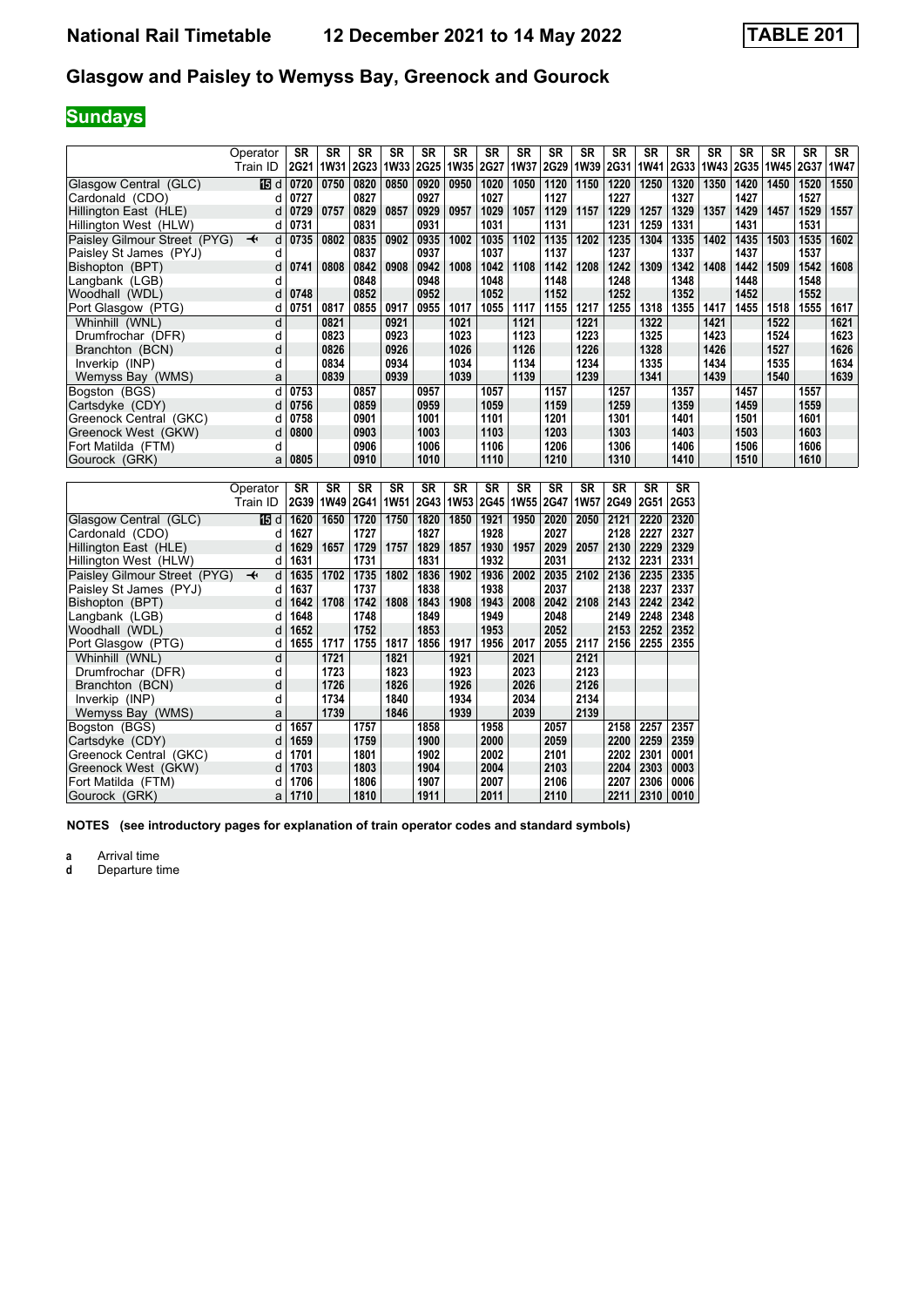# **Mondays to Fridays**

|                                           | Operator                | <b>SR</b>    | <b>SR</b>         | <b>SR</b>    | <b>SR</b>    | <b>SR</b>    | <b>SR</b>    | <b>SR</b>                                                     | <b>SR</b>    | <b>SR</b>    | SR           | <b>SR</b>    | <b>SR</b>    | SR           | <b>SR</b>                  | <b>SR</b>    | SR           | <b>SR</b>    | <b>SR</b>    |
|-------------------------------------------|-------------------------|--------------|-------------------|--------------|--------------|--------------|--------------|---------------------------------------------------------------|--------------|--------------|--------------|--------------|--------------|--------------|----------------------------|--------------|--------------|--------------|--------------|
|                                           | Train ID                | <b>2G98</b>  | 2G00 1W42         |              | <b>2G02</b>  | 2G04         |              | 2G06 2W40                                                     | 2G08         |              | 2G12 1W38    | <b>1G14</b>  | 2G16         | 2G18 1W36    |                            | 2G20         | <b>2G24</b>  | 1G02         | <b>1W34</b>  |
| Gourock (GRK)                             | d                       | 0520         | 0605              |              | 0625         | 0647         | 0707         |                                                               | 0728         | 0750         |              | 0811         | 0823         | 0839         |                            | 0908         | 0939         | 0954         |              |
| Fort Matilda (FTM)<br>Greenock West (GKW) | d<br>d                  | 0523<br>0526 | 0608<br>0611      |              | 0628<br>0631 | 0650<br>0653 | 0710<br>0713 |                                                               | 0731<br>0734 | 0753<br>0756 |              | 0814<br>0817 | 0826<br>0829 | 0842<br>0845 |                            | 0911<br>0914 | 0942<br>0945 | 0957<br>1000 |              |
| Greenock Central (GKC)                    | d                       | 0528         | 0613              |              | 0633         | 0655         | 0715         |                                                               | 0736         | 0758         |              | 0819         | 0831         | 0847         |                            | 0916         | 0947         | 1002         |              |
| Cartsdyke (CDY)                           | d                       | 0531         | 0616              |              | 0636         | 0658         | 0718         |                                                               | 0739         | 0801         |              |              | 0834         | 0850         |                            | 0919         | 0950         |              |              |
| Bogston (BGS)                             | d                       | 0533         |                   |              | 0638         | 0700         | 0720         |                                                               | 0741         | 0803         |              |              | 0836         | 0852         |                            | 0921         | 0952         |              |              |
| Wemyss Bay (WMS)                          | d                       |              |                   | 0612         |              |              |              | 0715                                                          |              |              | 0754         |              |              |              | 0857                       |              |              |              | 0957         |
| Inverkip (INP)<br>Branchton (BCN)         | d<br>d                  |              |                   | 0616<br>0623 |              |              |              | 0719<br>0727                                                  |              |              | 0758<br>0805 |              |              |              | 0901<br>0908               |              |              |              | 1001<br>1008 |
| Drumfrochar (DFR)                         | d                       |              |                   | 0626         |              |              |              | 0729                                                          |              |              | 0808         |              |              |              | 0911                       |              |              |              | 1011         |
| Whinhill (WNL)                            | d                       |              |                   | 0628         |              |              |              | 0732                                                          |              |              | 0810         |              |              |              | 0913                       |              |              |              | 1013         |
| Port Glasgow (PTG)                        | d                       | 0535         | 0619              | 0633         | 0640         | 0702         | 0722         | 0736                                                          | 0743         | 0805         | 0815         | 0824         | 0838         | 0854         | 0918                       | 0923         | 0954         | 1007         | 1018         |
| Woodhall (WDL)                            | d                       | 0538         |                   |              | 0643         | 0705         |              | 0739                                                          | 0746         | 0808         | 0817         |              | 0841         | 0857         |                            | 0926         | 0957         |              |              |
| Langbank (LGB)                            | d                       | 0542         |                   |              | 0647         | 0709         |              |                                                               | 0750         |              | 0821         |              | 0845         | 0901         |                            | 0930         | 1001         |              |              |
| Bishopton (BPT)<br>Paisley St James (PYJ) | d<br>d                  | 0547<br>0552 | 0628<br>0633      | 0642         | 0652<br>0657 | 0714<br>0719 | 0731         | 0746                                                          | 0755<br>0800 | 0815         | 0827<br>0832 | 0833         | 0850<br>0855 | 0906<br>0911 | 0927                       | 0935<br>0940 | 1006<br>1011 | 1016         | 1027         |
| Paisley Gilmour Street (PYG)              | d<br>↞                  | 0555         | 0636              | 0648         | 0700         | 0722         | 0738         | 0753                                                          | 0804         | 0822         | 0835         | 0839         | 0858         | 0914         | 0933                       | 0943         | 1014         | 1022         | 1034         |
| Hillington West (HLW)                     | d                       | 0559         | 0640              |              | 0704         | 0726         | 0742         | 0756                                                          | 0807         | 0825         |              |              | 0902         | 0918         |                            | 0947         | 1018         |              |              |
| Hillington East (HLE)                     | d                       | 0601         | 0642              |              | 0706         | 0728         | 0744         | 0758                                                          | 0809         | 0827         |              |              | 0904         | 0920         |                            | 0949         | 1020         |              |              |
| Cardonald (CDO)                           | d                       | 0603         | 0644              |              | 0709         | 0730         | 0746         | 0800                                                          | 0811         | 0830         |              |              | 0906         | 0922         |                            | 0951         | 1022         |              |              |
| Glasgow Central (GLC)                     | 阳a                      | 0611         | 0653              | 0701         | 0719         | 0738         | 0754         | 0808                                                          | 0818         | 0840         |              | 0848 0850    | 0913         | 0929         | 0944                       | 0959         | 1029         | 1032         | 1044         |
|                                           | Operator                | <b>SR</b>    | <b>SR</b>         | SR           | SR           | <b>SR</b>    | SR           | SR                                                            | SR           | SR           | SR           | SR           | SR           | SR           | <b>SR</b>                  | <b>SR</b>    | SR           | SR           | SR           |
|                                           | Train ID                | <b>2G26</b>  | <b>2G30</b>       |              | 1G04 1W32    | <b>2G32</b>  |              | 2G36 1W30                                                     | 2G38         | <b>2G42</b>  |              | 1G08 1W28    | <b>2G44</b>  |              | 2G48 1W26                  | 2G50         | <b>1G52</b>  | 2G54         | <b>1G12</b>  |
| Gourock (GRK)                             | d                       | 1008         | 1038              | 1054         |              | 1108         | 1138         |                                                               | 1208         | 1238         | 1254         |              | 1308         | 1338         |                            | 1408         | 1424         | 1438         | 1454         |
| Fort Matilda (FTM)                        | d                       | 1011         | 1041              | 1057         |              | 1111         | 1141         |                                                               | 1211         | 1241         | 1257         |              | 1311         | 1341         |                            | 1411         | 1427         | 1441         | 1457         |
| Greenock West (GKW)                       | d                       | 1014         | 1044              | 1100         |              | 1114         | 1144         |                                                               | 1214         | 1244         | 1300         |              | 1314         | 1344         |                            | 1414         | 1430         | 1444         | 1500         |
| Greenock Central (GKC)                    | d                       | 1016         | 1046              | 1102         |              | 1116         | 1146         |                                                               | 1216         | 1246         | 1302         |              | 1316         | 1346         |                            | 1416         | 1432         | 1446         | 1502         |
| Cartsdyke (CDY)                           | d                       | 1019<br>1021 | 1049<br>1051      |              |              | 1119<br>1121 | 1149<br>1151 |                                                               | 1219<br>1221 | 1249<br>1251 |              |              | 1319<br>1321 | 1349<br>1351 |                            | 1419<br>1421 |              | 1449<br>1451 |              |
| Bogston (BGS)<br>Wemyss Bay (WMS)         | d<br>d                  |              |                   |              | 1057         |              |              | 1157                                                          |              |              |              | 1257         |              |              | 1357                       |              |              |              |              |
| Inverkip (INP)                            | d                       |              |                   |              | 1101         |              |              | 1201                                                          |              |              |              | 1301         |              |              | 1401                       |              |              |              |              |
| Branchton (BCN)                           | d                       |              |                   |              | 1108         |              |              | 1208                                                          |              |              |              | 1308         |              |              | 1408                       |              |              |              |              |
| Drumfrochar (DFR)                         | d                       |              |                   |              | 1111         |              |              | 1211                                                          |              |              |              | 1311         |              |              | 1411                       |              |              |              |              |
| Whinhill (WNL)                            | d                       |              |                   |              | 1113         |              |              | 1213                                                          |              |              |              | 1313         |              |              | 1413                       |              |              |              |              |
| Port Glasgow (PTG)                        | d                       | 1023         | 1053              | 1107         | 1118         | 1123         | 1153         | 1218                                                          | 1223         | 1253         | 1307         | 1318         | 1323         | 1353         | 1418                       | 1423         | 1437         | 1453         | 1507         |
| Woodhall (WDL)<br>Langbank (LGB)          | d<br>d                  | 1026<br>1030 | 1056<br>1100      |              |              | 1126<br>1130 | 1156<br>1200 |                                                               | 1226<br>1230 | 1256<br>1300 |              |              | 1326<br>1330 | 1356<br>1400 |                            | 1426<br>1430 |              | 1456<br>1500 |              |
| Bishopton (BPT)                           | d                       | 1035         | 1105              | 1116   1127  |              | 1135         | 1205         | 1227                                                          | 1235         | 1305         | 1316 1327    |              | 1335         | 1405         | 1427                       | 1435         | 1446         | 1505         | 1516         |
| Paisley St James (PYJ)                    | d                       | 1040         | 1110              |              |              | 1140         | 1210         |                                                               | 1240         | 1310         |              |              | 1340         | 1410         |                            | 1440         |              | 1510         |              |
| Paisley Gilmour Street (PYG)              | d<br>↞                  | 1043         | 1113              | 1122         | 1134         | 1143         |              | 1213   1234                                                   | 1243         | 1313         | 1322         | 1333         | 1343         | 1413         | 1433                       | 1443         | 1452         | 1513         | 1522         |
| Hillington West (HLW)                     | d                       | 1047         | 1117              |              |              | 1147         | 1217         |                                                               | 1247         | 1317         |              |              | 1347         | 1417         |                            | 1447         |              | 1517         |              |
| Hillington East (HLE)<br>Cardonald (CDO)  | d<br>d                  | 1049<br>1051 | 1119<br>1121      |              |              | 1149<br>1151 | 1219<br>1221 |                                                               | 1249<br>1251 | 1319<br>1321 |              |              | 1349<br>1351 | 1419<br>1421 |                            | 1449<br>1451 |              | 1519<br>1521 |              |
| Glasgow Central (GLC)                     | 囮 a                     | 1059         | 1131              | 1133         | 1144         | 1159         | 1229         | 1245                                                          | 1259         | 1329         | 1334         | 1344         | 1359         | 1429         | 1446                       | 1459         | 1503         | 1529         | 1533         |
|                                           |                         |              |                   |              |              |              |              |                                                               |              |              |              |              |              |              |                            |              |              |              |              |
|                                           | Operator                | SR           | SR                | SR           | SR           | SR           | SR           | SR                                                            | SR           | SR           | SR           | <b>SR</b>    | SR           | SR           | <b>SR</b>                  | SR           | <b>SR</b>    | SR           | SR           |
|                                           | Train ID                | <b>1W24</b>  | 2G56              | 1G58         | 2G60         |              | 1G14 1W22    | 2G62                                                          |              | 2G66 1W20    | 2G68         | 1G70         |              | 2G72 1W18    | 2G74                       |              | 1G76 1W16    |              | 2G78 1W14    |
| Gourock (GRK)<br>Fort Matilda (FTM)       | d<br>d                  |              | 1508<br>1511      | 1524<br>1527 | 1538<br>1541 | 1549<br>1552 |              | 1608<br>1611                                                  | 1638<br>1641 |              | 1708<br>1711 | 1724<br>1727 | 1746<br>1749 |              | 1808<br>1811               | 1824<br>1827 |              | 1839<br>1842 |              |
| Greenock West (GKW)                       | d                       |              | 1514              | 1530         | 1544         | 1555         |              | 1614                                                          | 1644         |              | 1714         | 1730         | 1752         |              | 1814                       | 1830         |              | 1845         |              |
| Greenock Central (GKC)                    | d                       |              | 1516              | 1532         | 1546         | 1557         |              | 1616                                                          | 1646         |              | 1716         | 1732         | 1754         |              | 1816                       | 1832         |              | 1847         |              |
| Cartsdyke (CDY)                           | d                       |              | 1519              |              | 1549         |              |              | 1619                                                          | 1649         |              | 1719         |              | 1757         |              | 1819                       |              |              | 1850         |              |
| Bogston (BGS)                             | d                       |              | 1521              |              | 1551         |              |              | 1621                                                          | 1651         |              | 1721         |              | 1759         |              | 1821                       |              |              | 1852         |              |
| Wemyss Bay (WMS)                          | d                       | 1457         |                   |              |              |              | 1557         |                                                               |              | 1645         |              |              |              | 1749         |                            |              | 1825         |              | 1855         |
| Inverkip (INP)<br>Branchton (BCN)         | d<br>d                  | 1501<br>1508 |                   |              |              |              | 1601<br>1608 |                                                               |              | 1649<br>1656 |              |              |              | 1753<br>1806 |                            |              | 1829<br>1841 |              | 1859<br>1906 |
| Drumfrochar (DFR)                         | d                       | 1511         |                   |              |              |              | 1611         |                                                               |              | 1659         |              |              |              | 1809         |                            |              | 1844         |              | 1909         |
| Whinhill (WNL)                            | d                       | 1513         |                   |              |              |              | 1613         |                                                               |              | 1701         |              |              |              | 1811         |                            |              | 1846         |              | 1911         |
| Port Glasgow (PTG)                        | d                       | 1518         | 1523              | 1537         | 1553         | 1602         | 1618         | 1623                                                          | 1653         | 1706         | 1723         | 1737         | 1801         | 1819         | 1823                       | 1837         | 1851         | 1855         | 1916         |
| Woodhall (WDL)                            | d                       |              | 1526              |              | 1556         |              |              | 1626                                                          | 1656         |              | 1726         |              | 1804         |              | 1826                       |              |              | 1857         |              |
| Langbank (LGB)<br>Bishopton (BPT)         | d<br>d                  | 1527         | 1530<br>1535      | 1546         | 1600<br>1605 | 1611         | 1627         | 1630<br>1635                                                  | 1700<br>1705 | 1715         | 1730<br>1735 | 1746         | 1808<br>1813 | 1828         | 1830<br>1835               | 1846         | 1900         | 1901<br>1907 | 1925         |
| Paisley St James (PYJ)                    | d                       |              | 1540              |              | 1610         |              |              | 1640                                                          | 1711         |              | 1740         |              | 1818         |              | 1840                       |              |              | 1912         |              |
| Paisley Gilmour Street (PYG)              | d<br>↞                  | 1534         | 1543              | 1552         |              | 1613 1617    | 1633         | 1643                                                          | 1714 1721    |              |              | 1743 1752    | 1821         | 1835         | 1843                       | 1852         | 1907         | 1915         | 1931         |
| Hillington West (HLW)                     | $\overline{\mathsf{d}}$ |              | 1547              | 1556         | 1617         |              |              | 1647                                                          | 1717         |              | 1747         |              | 1825         |              | 1847                       |              |              | 1918         |              |
| Hillington East (HLE)                     | d                       |              | 1549              |              | 1619         |              |              | 1649                                                          | 1719         |              | 1749         |              | 1827         |              | 1849                       |              |              | 1920         |              |
| Cardonald (CDO)<br>Glasgow Central (GLC)  | d                       | 15 a   1546  | 1551<br>1559 1607 |              | 1621         |              |              | 1651<br>1633   1627   1646   1700   1729   1734   1759   1804 | 1721         |              | 1751         |              | 1829         | 1836   1846  | 1851<br>1859   1902   1919 |              |              | 1922         | 1931   1942  |
|                                           |                         |              |                   |              |              |              |              |                                                               |              |              |              |              |              |              |                            |              |              |              |              |

**NOTES (see introductory pages for explanation of train operator codes and standard symbols)**

**a** Arrival time<br>**d** Departure t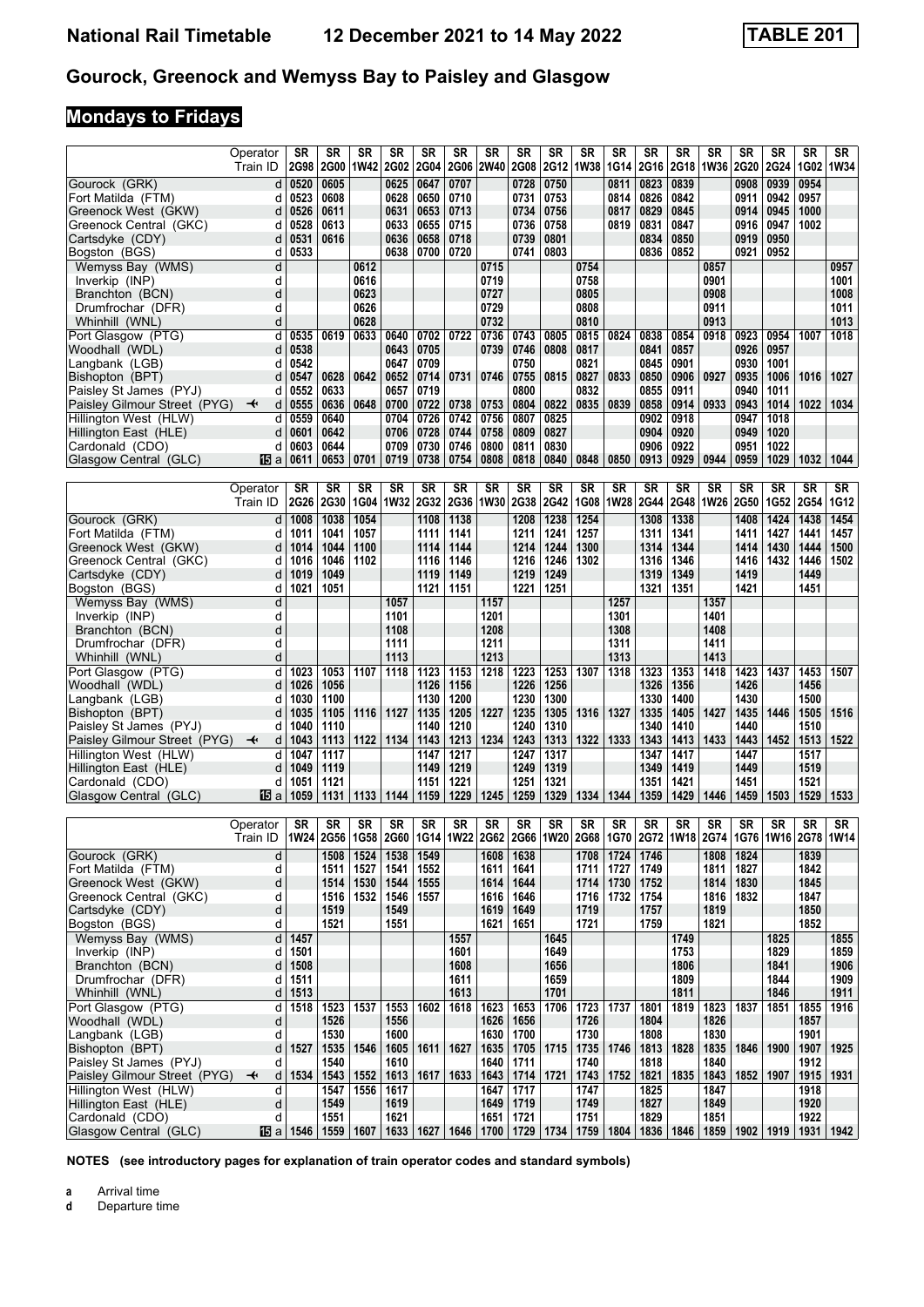# **Mondays to Fridays**

|                              | Operator                     | SR          | <b>SR</b> | SR                  | SR   | <b>SR</b> | SR   | SR        | SR   | SR        | <b>SR</b> |
|------------------------------|------------------------------|-------------|-----------|---------------------|------|-----------|------|-----------|------|-----------|-----------|
|                              | Train ID                     | <b>2G80</b> |           | 2G82 2W12 2G86 2W10 |      |           |      | 2G90 2W08 |      | 2G94 2W06 | 2G96      |
| Gourock (GRK)                | d                            | 1908        | 1924      |                     | 2024 |           | 2124 |           | 2224 |           | 2324      |
| Fort Matilda (FTM)           | d                            | 1911        | 1927      |                     | 2027 |           | 2127 |           | 2227 |           | 2327      |
| Greenock West (GKW)          | d                            | 1914        | 1930      |                     | 2030 |           | 2130 |           | 2230 |           | 2330      |
| Greenock Central (GKC)       | d                            | 1916        | 1932      |                     | 2032 |           | 2132 |           | 2232 |           | 2332      |
| Cartsdyke (CDY)              | d                            | 1919        | 1935      |                     | 2035 |           | 2135 |           | 2235 |           | 2335      |
| Bogston (BGS)                | d                            | 1921        | 1937      |                     | 2037 |           | 2137 |           | 2237 |           | 2337      |
| Wemyss Bay (WMS)             | d                            |             |           | 1948                |      | 2047      |      | 2147      |      | 2247      |           |
| Inverkip (INP)               | d                            |             |           | 1952                |      | 2051      |      | 2151      |      | 2251      |           |
| Branchton (BCN)              | d                            |             |           | 1959                |      | 2058      |      | 2158      |      | 2258      |           |
| Drumfrochar (DFR)            | d                            |             |           | 2002                |      | 2101      |      | 2201      |      | 2301      |           |
| Whinhill (WNL)               | d                            |             |           | 2004                |      | 2103      |      | 2203      |      | 2303      |           |
| Port Glasgow (PTG)           | d                            | 1923        | 1939      | 2009                | 2039 | 2108      | 2139 | 2208      | 2239 | 2308      | 2339      |
| Woodhall (WDL)               | d                            | 1926        | 1942      | 2011                | 2042 | 2110      | 2142 | 2210      | 2242 | 2310      | 2342      |
| Langbank (LGB)               | d                            | 1930        | 1946      | 2015                | 2046 | 2114      | 2146 | 2214      | 2246 | 2314      | 2346      |
| Bishopton (BPT)              | d                            | 1935        | 1951      | 2021                | 2051 | 2120      | 2151 | 2220      | 2251 | 2320      | 2351      |
| Paisley St James (PYJ)       | d                            | 1940        | 1956      | 2026                | 2056 | 2125      | 2156 | 2225      | 2256 | 2325      | 2356      |
| Paisley Gilmour Street (PYG) | $\overline{\mathbf{t}}$<br>d | 1943        | 1959      | 2029                | 2059 | 2128      | 2159 | 2228      | 2259 | 2328      | 2359      |
| Hillington West (HLW)        | d                            | 1947        | 2003      | 2032                | 2103 | 2131      | 2203 | 2231      | 2303 | 2331      | 0003      |
| Hillington East (HLE)        | d                            | 1949        | 2005      | 2034                | 2105 | 2133      | 2205 | 2233      | 2305 | 2333      | 0005      |
| Cardonald (CDO)              | d                            | 1951        | 2007      | 2036                | 2107 | 2135      | 2207 | 2235      | 2307 | 2335      | 0007      |
| Glasgow Central (GLC)        | 個a                           | 1959        | 2016      | 2043                | 2115 | 2146      | 2215 | 2243      | 2314 | 2343      | 0014      |

**NOTES (see introductory pages for explanation of train operator codes and standard symbols)**

**a** Arrival time<br>**d** Departure ti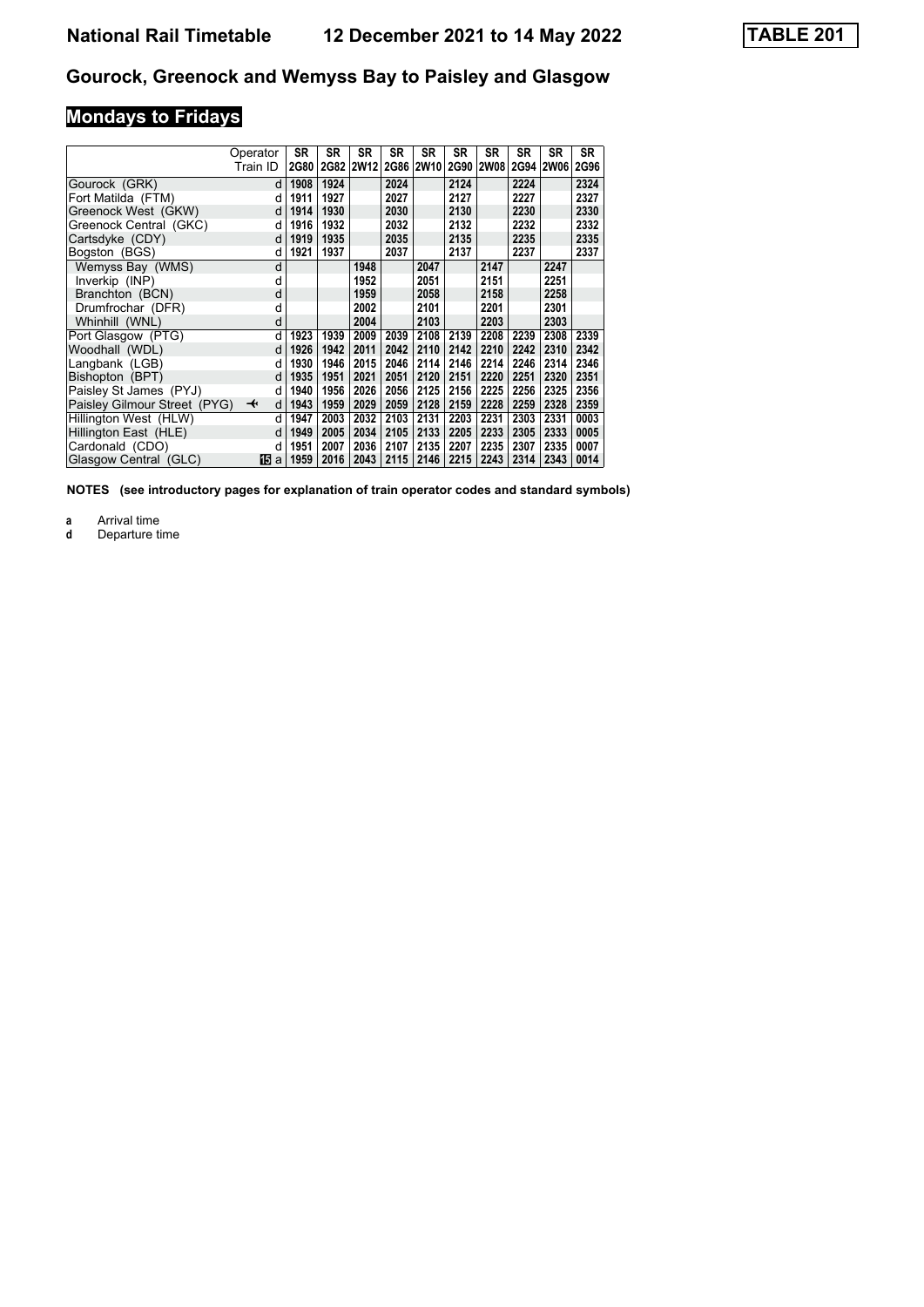# **Saturdays**

|                                                       | Operator                     | SR           | SR            | SR           | SR                                             | SR           | SR           | SR           | SR           | SR           | SR           | SR           | SR           | SR                                                    | SR           | SR                  | SR           | SR           | SR                     |
|-------------------------------------------------------|------------------------------|--------------|---------------|--------------|------------------------------------------------|--------------|--------------|--------------|--------------|--------------|--------------|--------------|--------------|-------------------------------------------------------|--------------|---------------------|--------------|--------------|------------------------|
|                                                       | Train ID                     | 2G98         | <b>2G00</b>   | <b>2G04</b>  | <b>2G06</b>                                    | 2W40 2G10    |              | <b>2G12</b>  | 1W38 2G16    |              | 2G18         | <b>1W36</b>  | <b>2G20</b>  | 2G24                                                  |              | 1G02 1W34           | 2G26         | <b>2G30</b>  | <b>1W32</b>            |
| Gourock (GRK)                                         | d                            | 0520         | 0605          | 0638         | 0707                                           |              | 0738         | 0750         |              | 0823         | 0838         |              | 0907         | 0939                                                  | 0954         |                     | 1008         | 1038         |                        |
| Fort Matilda (FTM)                                    | d                            | 0523         | 0608          | 0641         | 0710                                           |              | 0741         | 0753         |              | 0826         | 0841         |              | 0910         | 0942                                                  | 0957         |                     | 1011         | 1041         |                        |
| Greenock West (GKW)                                   | d                            | 0526         | 0611          | 0644         | 0713                                           |              | 0744         | 0756         |              | 0829         | 0844         |              | 0913         | 0945                                                  | 1000         |                     | 1014         | 1044         |                        |
| Greenock Central (GKC)                                | d                            | 0528         | 0613          | 0646         | 0715                                           |              | 0746         | 0758         |              | 0831         | 0846         |              | 0916         | 0947                                                  | 1002         |                     | 1016         | 1046         |                        |
| Cartsdyke (CDY)                                       | d                            | 0531         | 0616          | 0649         | 0718                                           |              | 0749         | 0801         |              | 0834         | 0849         |              | 0918         | 0950                                                  |              |                     | 1019         | 1049         |                        |
| Bogston (BGS)                                         | d                            | 0533         |               | 0651         | 0720                                           |              | 0751         | 0803         |              | 0836         | 0851         |              | 0920         | 0952                                                  |              |                     | 1021         | 1051         |                        |
| Wemyss Bay (WMS)                                      | d                            |              |               |              |                                                | 0715         |              |              | 0754         |              |              | 0857         |              |                                                       |              | 0957                |              |              | 1057                   |
| Inverkip (INP)<br>Branchton (BCN)                     | d<br>d                       |              |               |              |                                                | 0719<br>0727 |              |              | 0758<br>0805 |              |              | 0901<br>0908 |              |                                                       |              | 1001<br>1008        |              |              | 1101<br>1108           |
| Drumfrochar (DFR)                                     | d                            |              |               |              |                                                | 0729         |              |              | 0808         |              |              | 0911         |              |                                                       |              | 1011                |              |              | 1111                   |
| Whinhill (WNL)                                        | d                            |              |               |              |                                                | 0732         |              |              | 0810         |              |              | 0913         |              |                                                       |              | 1013                |              |              | 1113                   |
| Port Glasgow (PTG)                                    | d                            | 0535         | 0619          | 0653         | 0722                                           | 0736         | 0753         | 0805         | 0815         | 0838         | 0853         | 0918         | 0923         | 0954                                                  | 1007         | 1018                | 1023         | 1053         | 1118                   |
| Woodhall (WDL)                                        | d                            | 0538         |               | 0656         | 0725                                           | 0739         | 0756         | 0808         | 0817         | 0841         | 0856         |              | 0925         | 0957                                                  |              |                     | 1026         | 1056         |                        |
| Langbank (LGB)                                        | d                            | 0542         |               | 0700         | 0729                                           |              | 0800         |              | 0821         | 0845         | 0900         |              | 0929         | 1001                                                  |              |                     | 1030         | 1100         |                        |
| Bishopton (BPT)                                       | d                            | 0547         | 0628          | 0705         | 0734                                           | 0746         | 0805         | 0815         | 0827         | 0850         | 0905         | 0927         | 0935         | 1006                                                  | 1016         | 1027                | 1035         | 1105         | 1127                   |
| Paisley St James (PYJ)                                | d                            | 0552         | 0633          | 0710         | 0739                                           |              | 0810         |              | 0832         | 0855         | 0910         |              | 0940         | 1011                                                  |              |                     | 1040         | 1110         |                        |
| Paisley Gilmour Street (PYG)<br>Hillington West (HLW) | $\ddotmark$<br>d<br>d        | 0555<br>0559 | 0636<br>0640  | 0713<br>0717 | 0743<br>0747                                   | 0753<br>0756 | 0814<br>0818 | 0822<br>0825 | 0835         | 0858<br>0902 | 0913<br>0917 | 0933         | 0943<br>0946 | 1014<br>1018                                          | 1022         | 1034                | 1043<br>1047 | 1113<br>1117 | 1134                   |
| Hillington East (HLE)                                 | d                            | 0601         | 0642          | 0719         | 0749                                           | 0758         | 0820         | 0827         |              | 0904         | 0919         |              | 0948         | 1020                                                  |              |                     | 1049         | 1119         |                        |
| Cardonald (CDO)                                       | d                            | 0603         | 0644          | 0721         | 0751                                           | 0800         | 0822         | 0829         |              | 0906         | 0921         |              | 0950         | 1022                                                  |              |                     | 1051         | 1121         |                        |
| Glasgow Central (GLC)                                 | 115ia                        | 0611         | 0652          | 0729         | 0758                                           | 0808         | 0829         | 0838         | 0846         | 0914         | 0929         | 0944         | 0959         | 1029                                                  | 1032         | 1044                | 1059         | 1129         | 1144                   |
|                                                       |                              |              |               |              |                                                |              |              |              |              |              |              |              |              |                                                       |              |                     |              |              |                        |
|                                                       | Operator                     | SR           | SR            | SR           | SR                                             | SR           | SR           | SR           | SR           | SR           | SR           | SR           | SR           | SR                                                    | SR           | SR                  | SR           | SR           | SR                     |
|                                                       | Train ID                     | <b>2G32</b>  | 2G36          | 1G06         | 1W30 2G38                                      |              | <b>2G42</b>  | 1W28         | <b>2G44</b>  | 2G48         | 1G10         | 1W26         | <b>2G50</b>  | 2G54                                                  | 1G12         | 1W24                | 2G56         | <b>1G58</b>  | <b>2G60</b>            |
| Gourock (GRK)                                         | d                            | 1108         | 1138          | 1154         |                                                | 1208         | 1238         |              | 1308         | 1338         | 1354         |              | 1408         | 1438                                                  | 1454         |                     | 1508         | 1524         | 1538                   |
| Fort Matilda (FTM)                                    | d                            | 1111         | 1141          | 1157         |                                                | 1211         | 1241         |              | 1311         | 1341         | 1357         |              | 1411         | 1441                                                  | 1457         |                     | 1511         | 1527         | 1541                   |
| Greenock West (GKW)<br>Greenock Central (GKC)         | d<br>d                       | 1114<br>1116 | 1144<br>1146  | 1200<br>1202 |                                                | 1214<br>1216 | 1244<br>1246 |              | 1314<br>1316 | 1344<br>1346 | 1400<br>1402 |              | 1414<br>1416 | 1444<br>1446                                          | 1500<br>1502 |                     | 1514<br>1516 | 1530<br>1532 | 1544<br>1546           |
| Cartsdyke (CDY)                                       | d                            | 1119         | 1149          |              |                                                | 1219         | 1249         |              | 1319         | 1349         |              |              | 1419         | 1449                                                  |              |                     | 1519         |              | 1549                   |
| Bogston (BGS)                                         | d                            | 1121         | 1151          |              |                                                | 1221         | 1251         |              | 1321         | 1351         |              |              | 1421         | 1451                                                  |              |                     | 1521         |              | 1551                   |
| Wemyss Bay (WMS)                                      | d                            |              |               |              | 1157                                           |              |              | 1257         |              |              |              | 1357         |              |                                                       |              | 1457                |              |              |                        |
| Inverkip (INP)                                        | d                            |              |               |              | 1201                                           |              |              | 1301         |              |              |              | 1401         |              |                                                       |              | 1501                |              |              |                        |
| Branchton (BCN)                                       | d                            |              |               |              | 1208                                           |              |              | 1308         |              |              |              | 1408         |              |                                                       |              | 1508                |              |              |                        |
| Drumfrochar (DFR)                                     | d                            |              |               |              | 1211                                           |              |              | 1311         |              |              |              | 1411         |              |                                                       |              | 1511                |              |              |                        |
| Whinhill (WNL)<br>Port Glasgow (PTG)                  | d<br>d                       | 1123         | 1153          | 1207         | 1213<br>1218                                   | 1223         | 1253         | 1313<br>1318 | 1323         | 1353         | 1407         | 1413<br>1418 | 1423         | 1453                                                  | 1507         | 1513<br>1518        | 1523         | 1537         | 1553                   |
| Woodhall (WDL)                                        | d                            | 1126         | 1156          |              |                                                | 1226         | 1256         |              | 1326         | 1356         |              |              | 1426         | 1456                                                  |              |                     | 1526         |              | 1556                   |
| Langbank (LGB)                                        | d                            | 1130         | 1200          |              |                                                | 1230         | 1300         |              | 1330         | 1400         |              |              | 1430         | 1500                                                  |              |                     | 1530         |              | 1600                   |
| Bishopton (BPT)                                       | d                            | 1135         | 1205          | 1216         | 1227                                           | 1235         | 1305         | 1327         | 1335         | 1405         | 1416         | 1427         | 1435         | 1505                                                  | 1516         | 1527                | 1535         | 1546         | 1605                   |
| Paisley St James (PYJ)                                | d                            | 1140         | 1210          |              |                                                | 1240         | 1310         |              | 1340         | 1410         |              |              | 1440         | 1510                                                  |              |                     | 1540         |              | 1610                   |
| Paisley Gilmour Street (PYG)                          | d<br>$\overline{\mathbf{t}}$ | 1143         | 1213          | 1222         | 1234                                           | 1243         | 1313         | 1333         | 1343         | 1413         | 1422         | 1433         | 1443         | 1513                                                  | 1522         | 1534                | 1543         | 1552         | 1613                   |
| Hillington West (HLW)                                 | d                            | 1147<br>1149 | 1217<br>1219  |              |                                                | 1247<br>1249 | 1317<br>1319 |              | 1347<br>1349 | 1417<br>1419 |              |              | 1447<br>1449 | 1517<br>1519                                          |              |                     | 1547<br>1549 | 1556         | 1617<br>1619           |
| Hillington East (HLE)<br>Cardonald (CDO)              | d<br>d                       | 1151         | 1221          |              |                                                | 1251         | 1321         |              | 1351         | 1421         |              |              | 1451         | 1521                                                  |              |                     | 1551         |              | 1621                   |
| Glasgow Central (GLC)                                 | 115 a                        | 1159         | 1228          | 1233         | 1245                                           | 1259         | 1329         | 1344         | 1359         | 1429         | 1433         | 1444         | 1459         | 1529                                                  | 1533         | 1546                | 1559         | 1606         | 1629                   |
|                                                       |                              |              |               |              |                                                |              |              |              |              |              |              |              |              |                                                       |              |                     |              |              |                        |
|                                                       | Operator                     | SR           | SR            | SR           | SR                                             | SR           | SR           | SR           | SR           | SR           | SR           | SR           | SR           | SR                                                    | SR           | SR                  | SR           | SR           | SR                     |
|                                                       | Train ID                     |              |               |              | 1G14   1W22   2G62   1G64   2G66   1W20   1G16 |              |              |              |              | 2G68   1G70  |              |              |              | 2G72   1W18   2G74   1G76   1W16   2G78   1W14   2G80 |              |                     |              |              | <b>2G82</b>            |
| Gourock (GRK)                                         | d                            | 1549         |               | 1608         | 1627                                           | 1638         |              | 1654         | 1708         | 1724         | 1745         |              | 1808         | 1824                                                  |              | 1839                |              | 1908         | 1924                   |
| Fort Matilda (FTM)                                    | d                            | 1552         |               | 1611         | 1630                                           | 1641         |              | 1657         | 1711         | 1727         | 1748         |              | 1811         | 1827                                                  |              | 1842                |              | 1911         | 1927                   |
| Greenock West (GKW)<br>Greenock Central (GKC)         | d                            | 1555         |               | 1614         | 1633                                           | 1644         |              | 1700         | 1714         | 1730         | 1751         |              | 1814         | 1830                                                  |              | 1845                |              | 1914         | 1930                   |
| Cartsdyke (CDY)                                       | d<br>d                       | 1557         |               | 1616<br>1619 | 1635                                           | 1646<br>1649 |              | 1702<br>1705 | 1716<br>1719 | 1732         | 1753<br>1756 |              | 1816<br>1819 | 1832                                                  |              | 1847<br>1850        |              | 1916<br>1919 | $ 1932\rangle$<br>1935 |
| Bogston (BGS)                                         | d                            |              |               | 1621         |                                                | 1651         |              | 1707         | 1721         |              | 1758         |              | 1821         |                                                       |              | 1852                |              | 1921         | 1937                   |
| Wemyss Bay (WMS)                                      | ${\sf d}$                    |              | 1557          |              |                                                |              | 1645         |              |              |              |              | 1749         |              |                                                       | 1825         |                     | 1855         |              |                        |
| Inverkip (INP)                                        | d                            |              | 1601          |              |                                                |              | 1649         |              |              |              |              | 1753         |              |                                                       | 1829         |                     | 1859         |              |                        |
| Branchton (BCN)                                       | d                            |              | 1608          |              |                                                |              | 1656         |              |              |              |              | 1806         |              |                                                       | 1841         |                     | 1906         |              |                        |
| Drumfrochar (DFR)                                     | d                            |              | 1611          |              |                                                |              | 1659         |              |              |              |              | 1808         |              |                                                       | 1844         |                     | 1909         |              |                        |
| Whinhill (WNL)                                        | d                            | 1602         | 1613<br>1618  | 1623         | 1640                                           |              | 1701<br>1706 | 1710         |              | 1737         |              | 1811<br>1818 |              | 1837                                                  | 1846<br>1851 |                     | 1911<br>1916 | 1923         | 1939                   |
| Port Glasgow (PTG)<br>Woodhall (WDL)                  | d<br>d                       |              |               | 1626         |                                                | 1653<br>1656 |              |              | 1723<br>1726 |              | 1800<br>1803 |              | 1823<br>1826 |                                                       |              | 1855<br>1857        |              | 1926         | 1942                   |
| Langbank (LGB)                                        | d                            |              |               | 1630         |                                                | 1700         |              |              | 1730         |              | 1807         |              | 1830         |                                                       |              | 1901                |              | 1930         | 1946                   |
| Bishopton (BPT)                                       | d                            | 1611         | 1627          | 1635         | 1649                                           | 1705         | 1715         | 1719         | 1735         | 1746         | 1812         | 1827         | 1835         | 1846                                                  | 1900         | 1907                | 1925         | 1935         | 1951                   |
| Paisley St James (PYJ)                                | d                            |              |               | 1640         |                                                | 1711         |              |              | 1740         |              | 1817         |              | 1840         |                                                       |              | 1912                |              | 1940         | 1956                   |
| Paisley Gilmour Street (PYG)                          | $\overline{\mathbf{t}}$<br>d | 1617         | 1633          | 1643         | 1655                                           | 1714         | 1721         | 1726         | 1743         | 1752         | 1820         | 1835         | 1843         | 1852                                                  | 1907         | 1915                | 1931         | 1943         | 1959                   |
| Hillington West (HLW)                                 | d                            |              |               | 1647         | 1659                                           | 1717         |              |              | 1747         |              | 1824         |              | 1847         |                                                       |              | 1918                |              | 1947         | 2003                   |
| Hillington East (HLE)                                 | d<br>d                       |              |               | 1649         |                                                | 1719         |              |              | 1749         |              | 1826         |              | 1849         |                                                       |              | 1920                |              | 1949         | 2005                   |
| Cardonald (CDO)<br>Glasgow Central (GLC)              | 15 a                         | 1627         | $1646$   1700 | 1651         | 1708 1729                                      | 1721         |              | 1732   1736  | 1751         | 1758 1803    | 1828         | 1836   1846  | 1851<br>1859 | 1903 1917                                             |              | 1922<br>1929   1942 |              | 1951<br>1959 | 2007<br> 2016          |
|                                                       |                              |              |               |              |                                                |              |              |              |              |              |              |              |              |                                                       |              |                     |              |              |                        |

**NOTES (see introductory pages for explanation of train operator codes and standard symbols)**

**a** Arrival time<br>**d** Departure t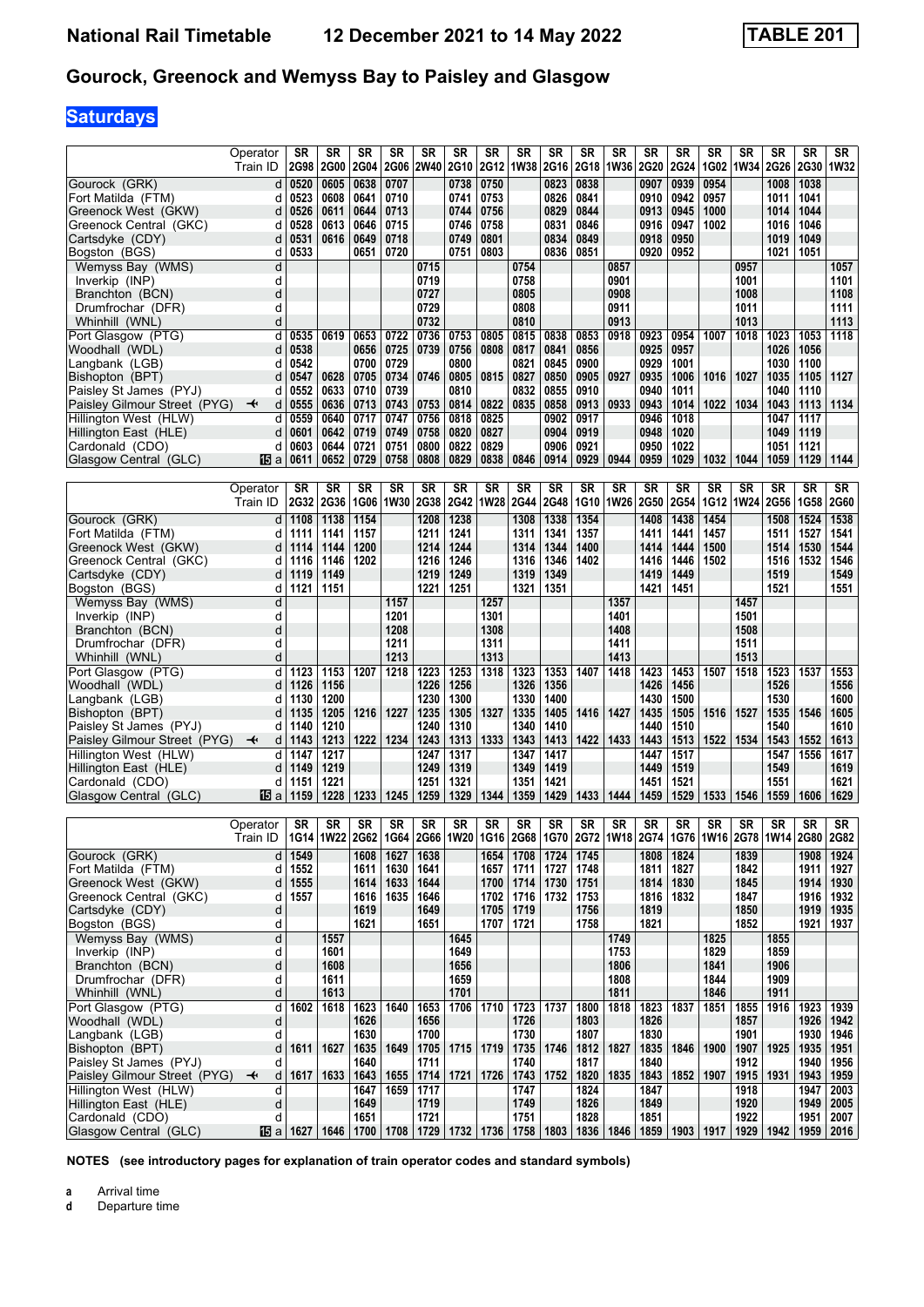# **Saturdays**

|                              | Operator | SR               | SR   | SR   | SR   | SR        | SR   | SR          | SR          | <b>SR</b> |
|------------------------------|----------|------------------|------|------|------|-----------|------|-------------|-------------|-----------|
|                              | Train ID | 2W <sub>12</sub> | 2G86 | 2W10 |      | 2G90 2W08 |      | 2G94   2W06 | <b>2G96</b> | 1W04      |
| Gourock (GRK)                | d        |                  | 2024 |      | 2124 |           | 2224 |             | 2324        |           |
| Fort Matilda (FTM)           | d        |                  | 2027 |      | 2127 |           | 2227 |             | 2327        |           |
| Greenock West (GKW)          | d        |                  | 2030 |      | 2130 |           | 2230 |             | 2330        |           |
| Greenock Central (GKC)       | d        |                  | 2032 |      | 2132 |           | 2232 |             | 2332        |           |
| Cartsdyke (CDY)              | d        |                  | 2035 |      | 2135 |           | 2235 |             | 2335        |           |
| Bogston (BGS)                | d        |                  | 2037 |      | 2137 |           | 2237 |             | 2337        |           |
| Wemyss Bay (WMS)             | d        | 1948             |      | 2047 |      | 2147      |      | 2247        |             | 2339      |
| Inverkip (INP)               | d        | 1952             |      | 2051 |      | 2151      |      | 2251        |             | 2343      |
| Branchton (BCN)              | d        | 1959             |      | 2058 |      | 2158      |      | 2258        |             | 2350      |
| Drumfrochar (DFR)            | d        | 2002             |      | 2101 |      | 2201      |      | 2301        |             | 2353      |
| Whinhill (WNL)               | d        | 2004             |      | 2103 |      | 2203      |      | 2303        |             | 2355      |
| Port Glasgow (PTG)           | d        | 2009             | 2039 | 2108 | 2139 | 2208      | 2239 | 2308        | 2339        | 0002      |
| Woodhall (WDL)               | d        | 2011             | 2042 | 2110 | 2142 | 2210      | 2242 | 2310        | 2342        |           |
| Langbank (LGB)               | d        | 2015             | 2046 | 2114 | 2146 | 2214      | 2246 | 2314        | 2346        |           |
| Bishopton (BPT)              | d        | 2021             | 2051 | 2120 | 2151 | 2220      | 2251 | 2320        | 2351        | 0010      |
| Paisley St James (PYJ)       | d        | 2026             | 2056 | 2125 | 2156 | 2225      | 2256 | 2325        | 2356        |           |
| Paisley Gilmour Street (PYG) | ↞<br>d   | 2029             | 2059 | 2128 | 2159 | 2228      | 2259 | 2328        | 2359        | 0017      |
| Hillington West (HLW)        | d        | 2032             | 2103 | 2131 | 2203 | 2231      | 2303 | 2331        | 0003        |           |
| Hillington East (HLE)        | d        | 2034             | 2105 | 2133 | 2205 | 2233      | 2305 | 2333        | 0005        |           |
| Cardonald (CDO)              | d        | 2036             | 2107 | 2135 | 2207 | 2235      | 2307 | 2335        | 0007        |           |
| Glasgow Central (GLC)        | 165 a    | 2043             | 2114 | 2144 | 2215 | 2246      | 2314 | 2343        | 0014        | 0027      |

**NOTES (see introductory pages for explanation of train operator codes and standard symbols)**

**a** Arrival time<br>**d** Departure ti